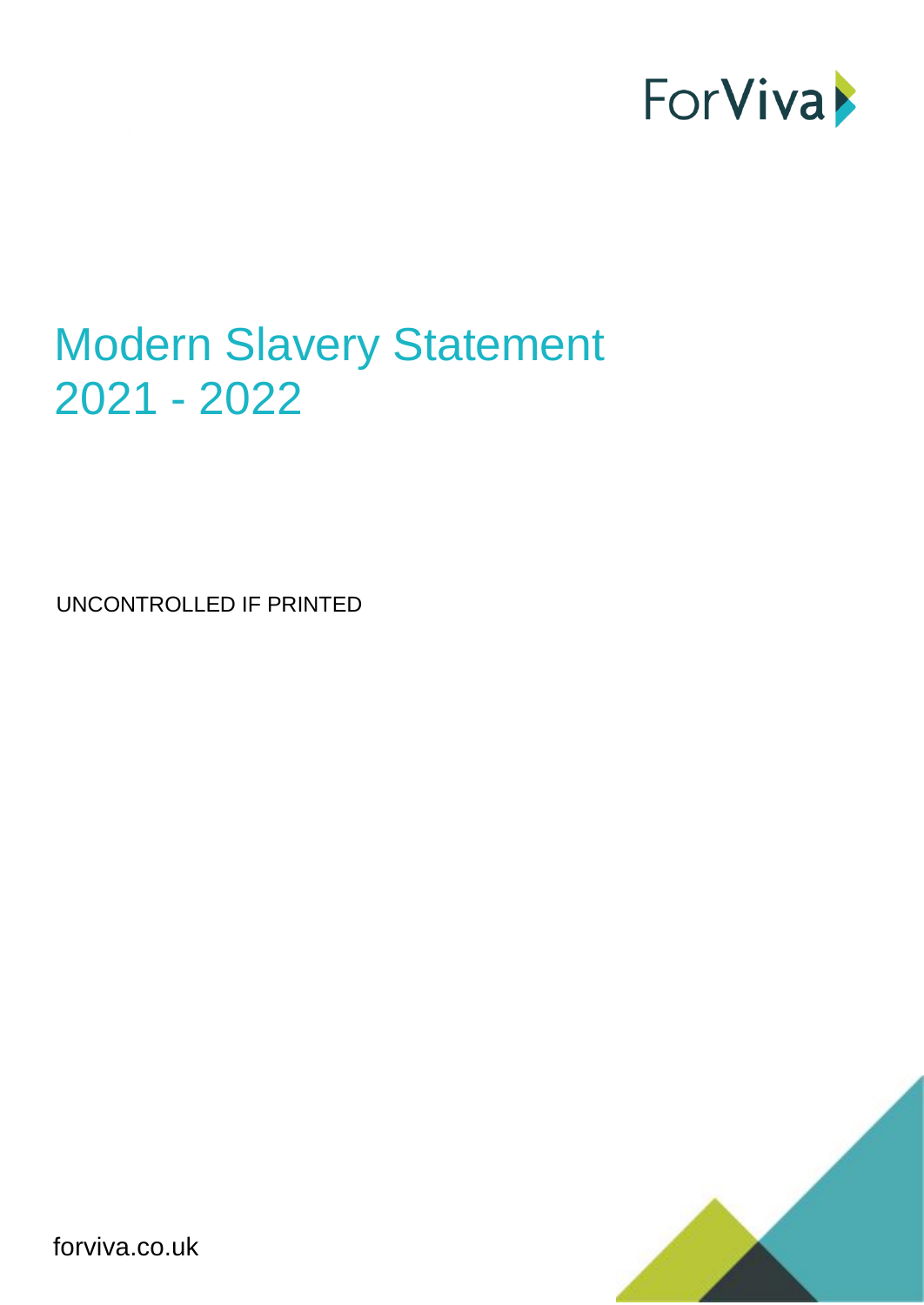This statement is made pursuant to s.54 of the Modern Slavery Act 2015 for financial year ending 2022 and sets out the steps that ForViva has taken and continues to take to ensure that modern slavery or human trafficking is not taking place within our business or supply chain.

Modern slavery encompasses slavery, servitude, human trafficking and forced labour. ForViva has a zero tolerance approach to any form of modern slavery. We are committed to acting ethically and with integrity and transparency in all business dealings and to putting effective systems and controls in place to safeguard against any form of modern slavery taking place within the business or our supply chain. We will not knowingly deal with any business involved in slavery or human trafficking.

### **About ForViva**

We are a social purpose business which operates within the UK that positively impacts communities by reinvesting profits, building vibrant and safe communities. We know that together we can achieve more so we work with a range of like-minded partners to deliver positive change in communities and improve lives. ForViva Group structure comprises of the following companies



The Group has noted the requirements of the Modern Slavery Act 2015 (the "Act"). This statement is made on behalf of the Group parent, ForViva, and the Group as a whole. The following subsidiaries in the Group are required to make their own statement under the Act and have adopted this statement.

- ForViva
- ForHousing
- ForLiving
- Liberty Group Investments Ltd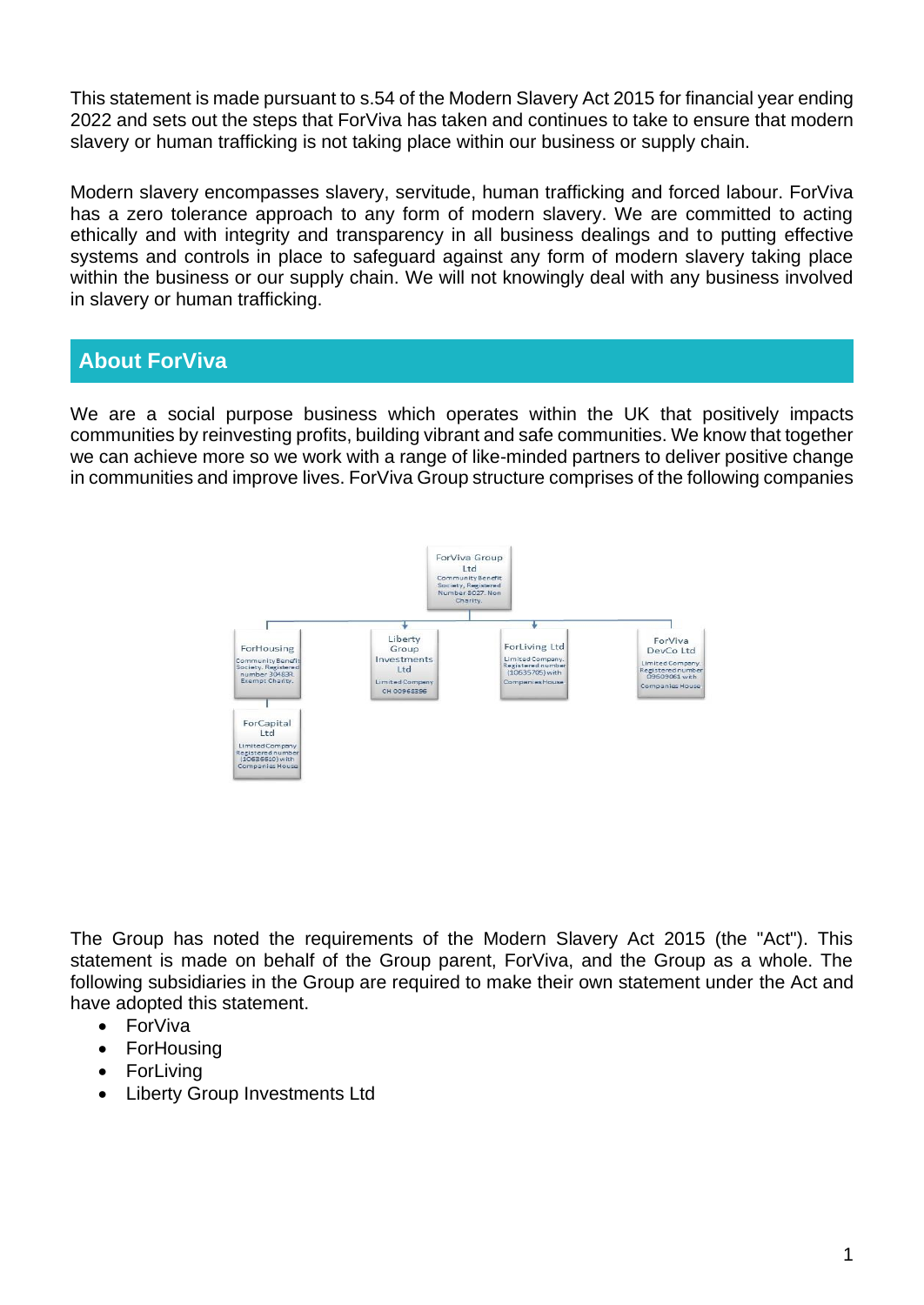#### **In Our Business**

Potential risks are mitigated by our policies and procedures, controls built into our business operations and the knowledge, skills and behaviours of our staff. Our documents that are relevant to slavery and human trafficking are:

- Anti Corruption and Bribery Policy
- Code of Conduct Policy
- Procurement Framework
- Recruitment and Selection Policy and Procedure
- Child and Adult at Risk Safeguarding Procedure
- Whistleblowing Policy
- Risk and Assurance Framework

We will continue to review and update relevant policies and procedures so that we take effective and proportionate steps to ensure there is no slavery and human trafficking in our business.

We have a robust internal audit plan in place reviewed on an annual basis which provides assurance across necessary areas of the Group.

In addition to the internal audit plan there is a robust management assurance framework across all operational areas ensuring policy and procedural compliance. The framework requires checks and balances to be completed to confirm compliance.

In 2020 we undertook and completed an independent review of procurement for ForHousing.

We also reviewed our Safeguarding Policy and Procedure and 2021 will see the launch of our new mandatory safeguarding training.

New employees are required to produce original documentation of their right to work in the UK on commencement of employment.

We recognise 4 trade unions and support their involvement in respect of employee rights.

We do not operate zero hours contracts and comply with the national living wage requirements.

### **In Our Supply Chain**

We engage with a wide variety of organisations for a broad range of goods and services which are primarily corporate, construction and property related.

Some of our suppliers subcontract work or rely on recruitment agencies to supply permanent or temporary staff. Whilst we consider that the risk in our supply chains is low, we recognise that no supply chain can be considered entirely risk-free.

Our tendering process ensures we engage with reputable contractors and suppliers who adhere to all appropriate legislation, regulation and practices.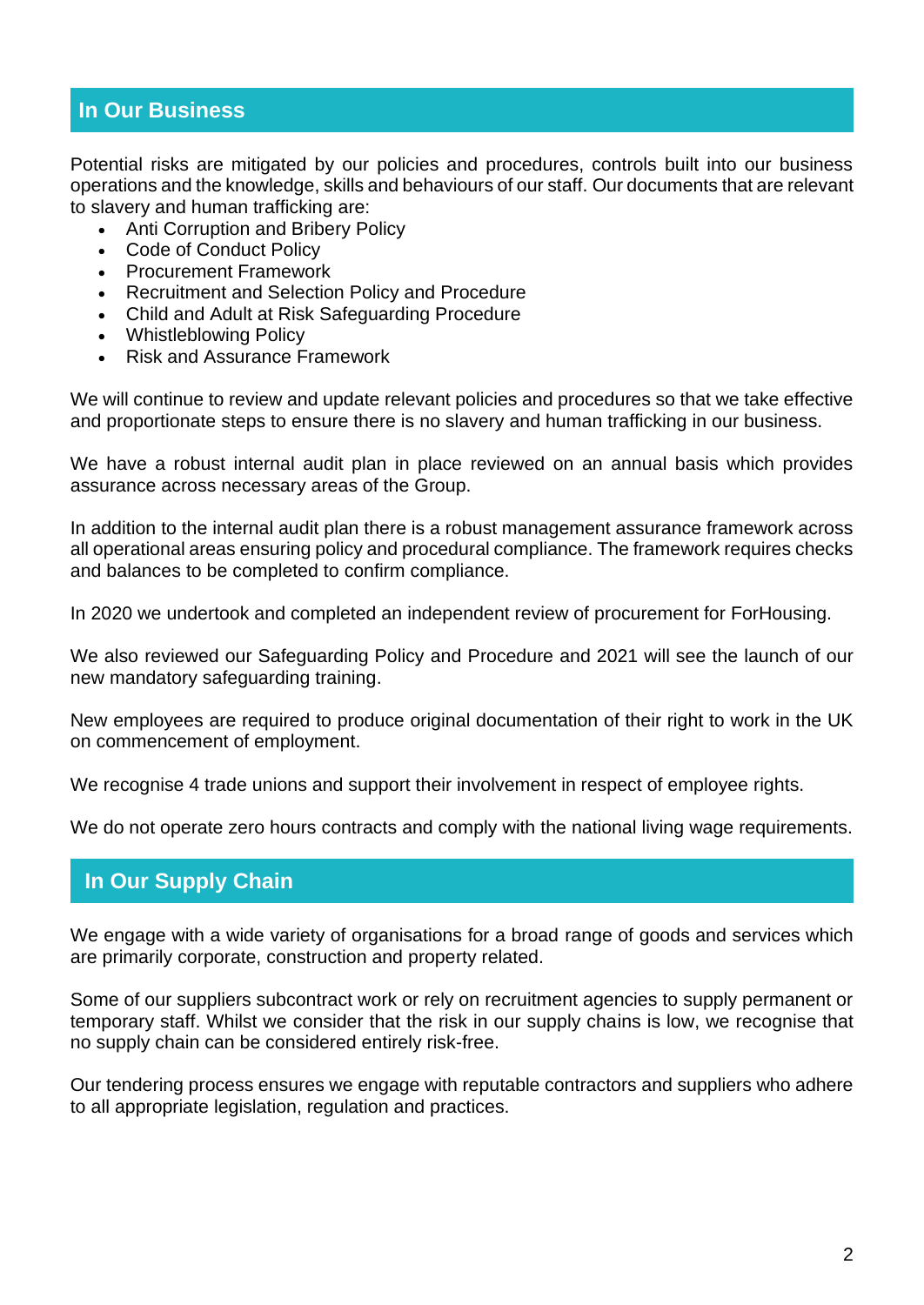We have not identified any breaches of the Act during 2020. We will continue to be vigilant and where a compliance breach is identified, we will act promptly, involve the appropriate lead agencies and feedback lessons learnt in order to minimise the risk of an incident occurring again.

In 2020 the Group looked to formally identify the risk of modern slavery to the Group and subsidiaries within tendering and contract management. We reviewed our New Supplier form and procurement risk registers. ForHousing's procurement risk register was reviewed and now includes a risk for modern slavery. Liberty Procurement risk register is under review with completion of review due in 2021.

So far in 2021 suppliers for ForHousing, ForViva Devco and Liberty, with an annual spend of over £50K were approached to complete a Modern Slavery Supplier Review form regarding their organisational policies or process.

The review form consisted of the 5 Modern Slavery questions that were included within the updated New Supplier Form in January 2021.

On the 1st April suppliers where contacted and responses requested before the 1st May 21.

- ForHousing received 32 responses out of the 86 supplier that were contacted
- For Viva Devco received 1 response from the 6 suppliers.
- Liberty Gas received 21 responses out of 75 suppliers.
- Liberty R&M received 16 responses out of 72 suppliers.

The review yielded a low response rate with only 29% of suppliers / contractors responding overall. We will follow this up throughout 2021 and analyse the reason for the low level of response and will ensure our suppliers and contractors are as committed as we are to implementing processes in relation to modern slavery.

This review will now take place annually for the highest spending suppliers and contractors in the group.

#### **Training and Awareness**

We raised awareness of modern slavery and human trafficking through the publication of this statement on ForViva and subsidiary group websites.

We may also come across slavery and human trafficking in connection with tenants and customers we support. In addition we recognise our homes could be used for modern slavery.

We have a safeguarding procedure in place and deliver mandatory safeguard training to raise awareness of what slavery and human trafficking might look like and to encourage key tenant and customer facing staff to report concerns.

We will continue to raise awareness and deliver training to new and existing staff on Safeguarding.